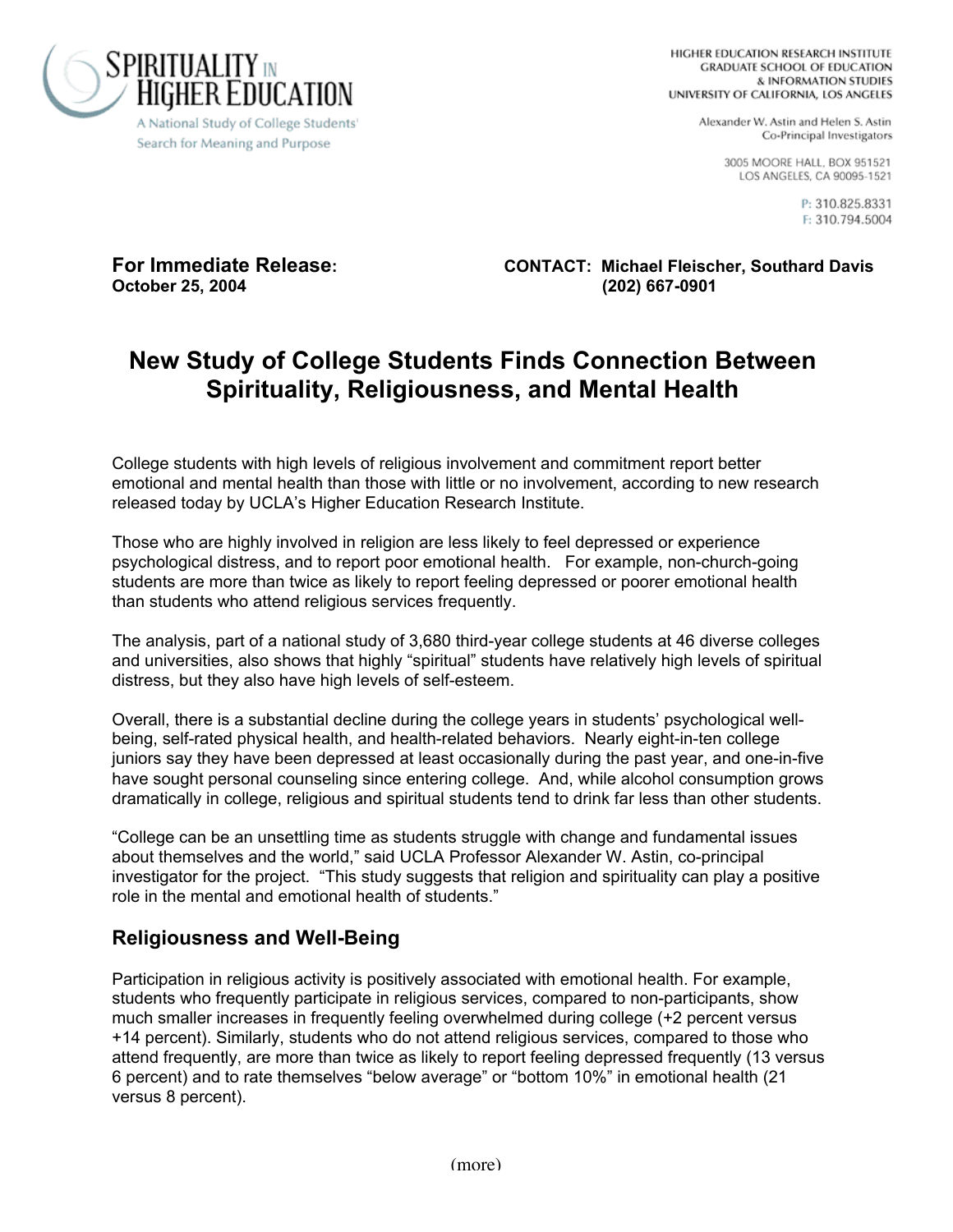

• Students who exhibit high levels of *Religious Involvement* were not as apt to experience *Psychological Distress* as were students exhibiting little or no religious involvement. Only 20 percent of highly religiously involved students report high levels of psychological distress, compared to 34 percent of students with low levels of religious involvement.

(Religious involvement includes such activities as reading sacred texts, attending religious services, joining religious organizations on campus, etc. Psychological distress includes such indicators as feeling overwhelmed, feeling that life is full of stress and anxiety, and feeling depressed.)

• Similar findings emerged with *Religious Commitment.* Only 23 percent of highly religiously committed students report high levels of psychological distress, compared to 33 percent of students with low levels of religious commitment. (Commitment is measured by indicators such as students saying that spiritual/religious beliefs are one of the most important things in life; provide strength, support, and guidance; and give meaning/purpose to life.)

# **Spirituality and Well-Being**

*Spirituality* (e.g., desiring to integrate spirituality into one's life, believing we are all spiritual beings, believing in the sacredness of life, having a spiritual experience) has a mixed relationship with psychological health.

- Highly spiritual students, for example, are prone to experiencing *Spiritual Distress* (e.g., questioning religious/spiritual beliefs, feeling unsettled about spiritual/religious matters, feeling angry with God): 22 percent of highly spiritual students report high levels of spiritual distress, compared to only 8 percent of students with low scores on spirituality. Highly spiritual students are also slightly more likely than students with low scores on spirituality to report high levels of psychological distress (26 versus 21 percent).
- *Spirituality* is positively related to both *Self-Esteem* (e.g., intellectual self-confidence, social self-confidence, self-rated courage) and feelings of *Equanimity* (e.g., feeling good about the direction in which life is headed, feeling at peace/centered, seeing each day as a gift). (Selfesteem and equanimity are also positively associated with both religious commitment and religious involvement, but the associations with spirituality are stronger.)

"These findings regarding spiritual distress suggest that many spiritual seekers, in contrast to most highly religious people, may be unsettled about spiritual and religious matters," said Astin.

"Educators need to be aware of, and sensitive to, the fact that many college students are looking at very, very big questions and confronting these questions in meaningful ways," said John A. Astin, a health psychologist and researcher at the California Pacific Medical Center, and an advisor to the HERI spirituality project. "That they are looking at these questions undoubtedly has some effects on their mental and physical health."

## **Students' Overall Sense of Well-Being Declines in College**

Undergraduates' sense of psychological well-being declines significantly during the college years. Fully 77 percent of the college juniors report feeling depressed either "frequently" or "occasionally" during the past year, compared to 61 percent when they first entered college.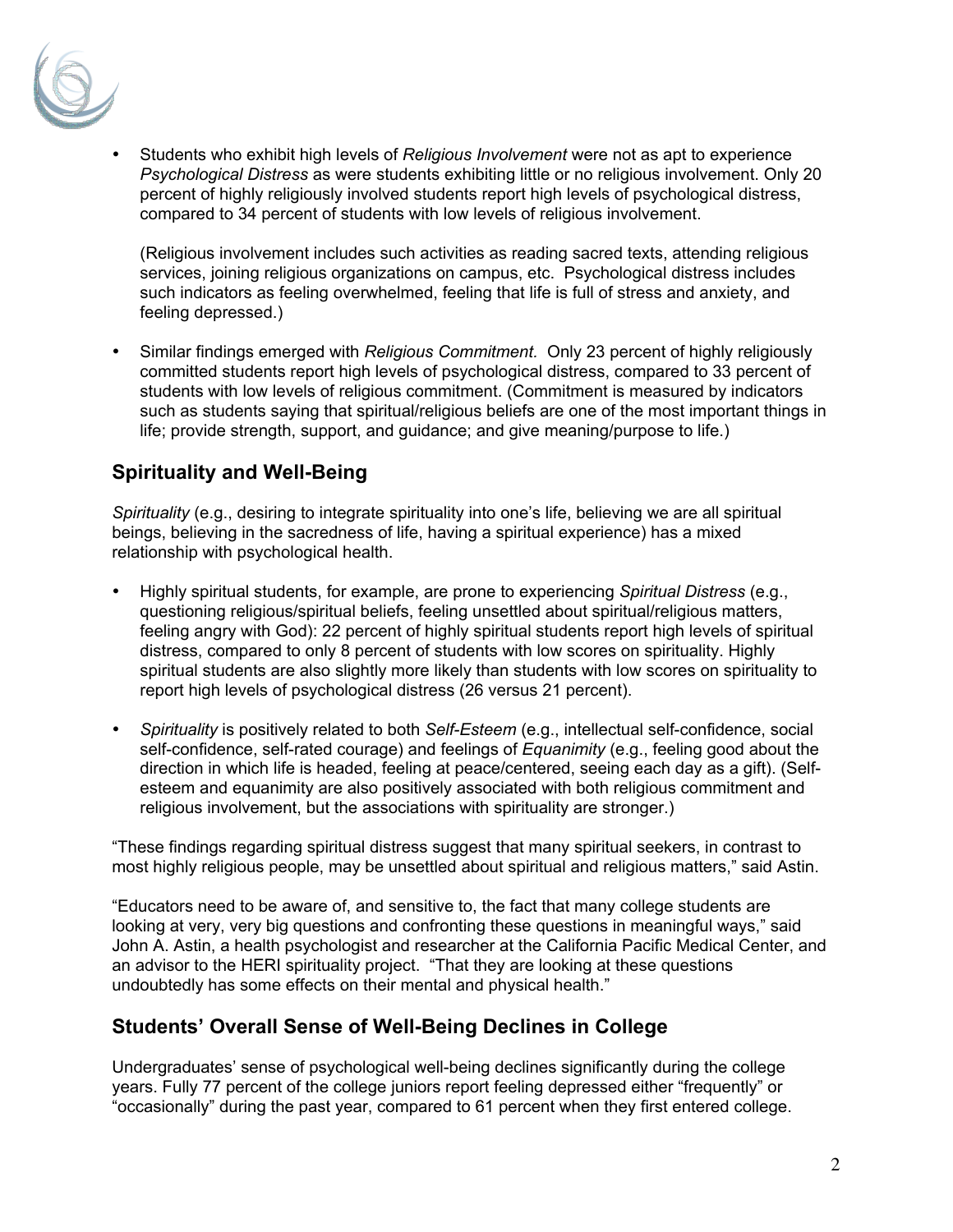

During the same period, the number of students who rate their emotional health as either "below average" or "bottom 10%" more than doubled (from 6 to 14 percent), and the number who frequently "felt overwhelmed by all I have to do" also increased (from 33 to 40 percent). About one student in five also report that they have sought personal counseling since entering college.

Students also show a net decline in their self-rated physical health during college: the number who rate their physical health as either "above average" or "top 10%" drops significantly between college entry and the end of the junior year (from 57 to 45 percent), while the percent rating their physical health as either "below average" or "bottom 10%" doubles (from 5 to 10 percent).

#### **Changes in Health-Related Behaviors During the College Years**

Students show marked increases in the frequency of alcohol consumption during the first three years of college. While only 17 percent of the students reported drinking beer "frequently" when they entered college as freshmen, the rate of frequent beer drinking increases to 29 percent by the end of the junior year. Similarly, the number of students who report drinking wine or liquor frequently more than doubles (from 11 to 24 percent) during the first three years of college, while the number who abstain from wine or liquor declines by more than half (from 42 to 19 percent).

Conversely, hours per week devoted to exercising or playing sports declines substantially during the first three years of college: those devoting more than 10 hours per week to such physical activity decreases by more than half (from 35 to 14 percent), while the number devoting less than 6 hours per week increases from fewer than half (44 percent) to two-thirds (68 percent).

"The fact that students engage in less physical activity after they enter college," says UCLA's Alexander Astin, "may help to explain the declines in their self-rated physical health."

## **Spirituality, Religiousness, and Health-Related Behaviors**

Being religiously involved appears to decrease the likelihood that non-drinkers will become involved with alcohol during college. Thus, among students who abstain from drinking beer prior to entering college, three-fourths (74 percent) continue to abstain during college if they are highly involved in religious activities, but fewer than half (46 percent) continue to abstain if they have little or no involvement in religious activities while in college. Similar differences by degree of religious involvement occur among students who abstain from drinking wine or liquor prior to college.

Alcohol consumption was less likely to occur among students who were highly spiritual, religiously committed, and religiously involved, but the negative relationship with beer drinking was strongest among the religiously involved: Only 9 percent of highly religiously involved students reported drinking beer "frequently" during college, in contrast to 41 percent of those who had little or no religious involvement; the rates of total abstinence from beer drinking for the two groups were 60 percent and 18 percent, respectively.

"These results," says Alexander Astin, "once again underscore the well-established negative relationship between religious involvement and alcohol consumption."